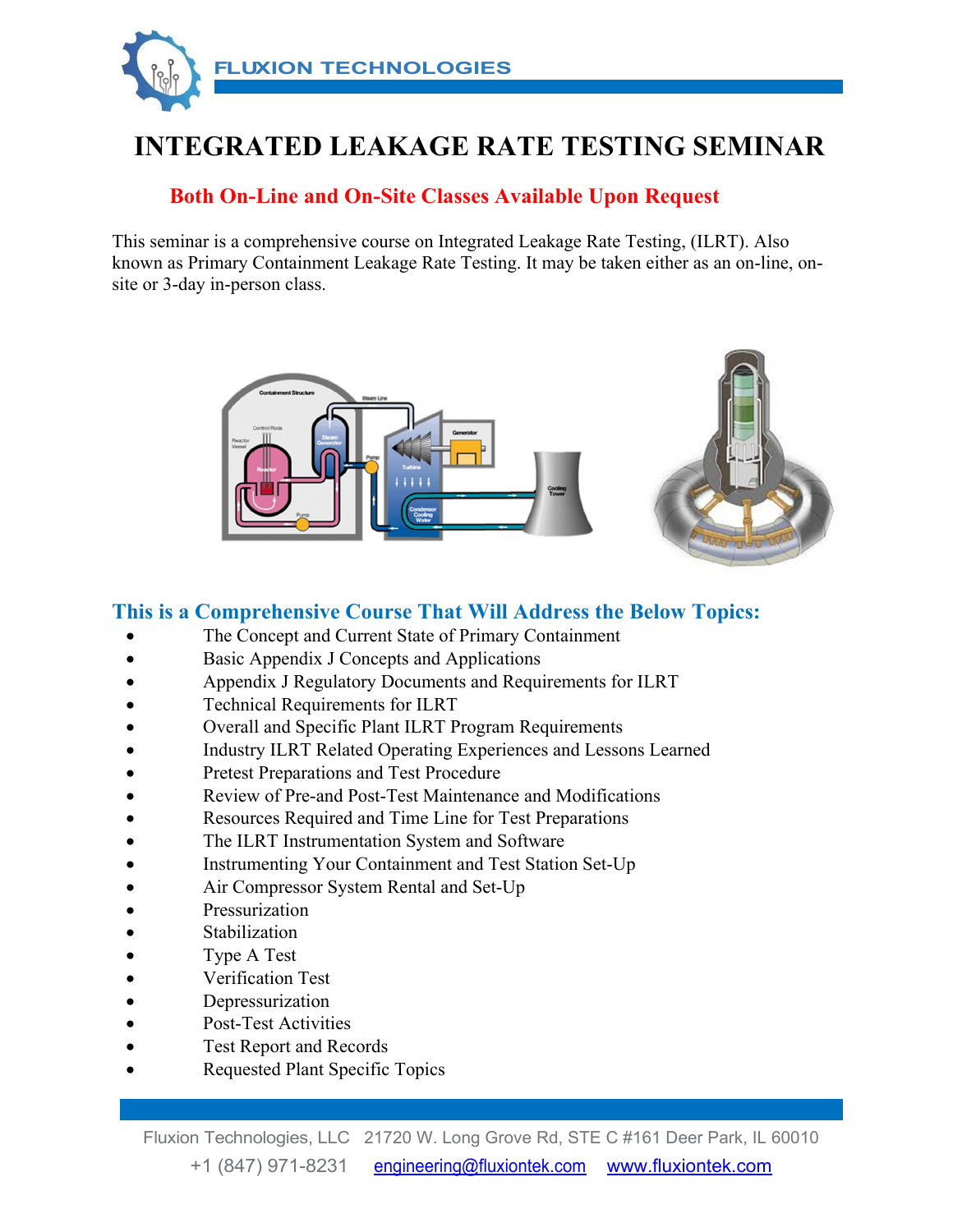**FLUXION TECHNOLOGIES** 



The seminar is divided into 11 separate sessions. All attendees are provided with permanent online access to all session texts and videos. Each session has a complete downloadable reference library. The provided course material represents an all-inclusive on-line ILRT reference library. Attendees may post on-line questions for instructors, or other attendees. Even after the seminar, permanent access to this virtual on-line ILRT community is maintained.

#### **Some Key Cost Saving Features Are:**

- Techniques to Insure a Short Duration Test
- Reduction in Test Valve Line-Up by Minimizing Venting and Draining
- Techniques to Reduce Instrument Set-Up Time
- Rapid Depressurization Methods and Case Studies

Part of the second day course work will be devoted to plant specific pressurization and instrumentation system setup. This includes demonstrations of state-of-the-art instrumentation and analytical software.

It is requested that attendees transmit the final report(s) from their most recent one or two ILRTs and if possible, test data prior to the seminar. The entire final seminar day will utilize this information to step through simulations of those past ILRTs to:

- identify lessons learned from those tests and improvements for future tests
- use recent advancements in pressurization techniques to minimize stabilization
- take advantage of recent advances in instruments and analytical techniques
- identify plant specific pretest preparations required
- identify plant specific likely potential ILRT leakage paths for early remediation

### **Schedule**

On-line or on-site only classes are being offered in 2021.

#### **Continuing Education Units, (CEU)**

Each attendee will receive a Certificate of Completion of this course which will include 2.4 Continuing Education Units. This will qualify for 24 Professional Development Hours, (PDH) needed to fulfil Professional Engineers' continuing education requirements. The development of this course was guided by the requirements specified in ANSI/IACET 2018-1, Standard for Continuing Education and Training.

**Fee:** Please call or e-mail for flat group rates for on-line or on-site seminars. **sales@FluxionTek.com +1.847.971.8231**